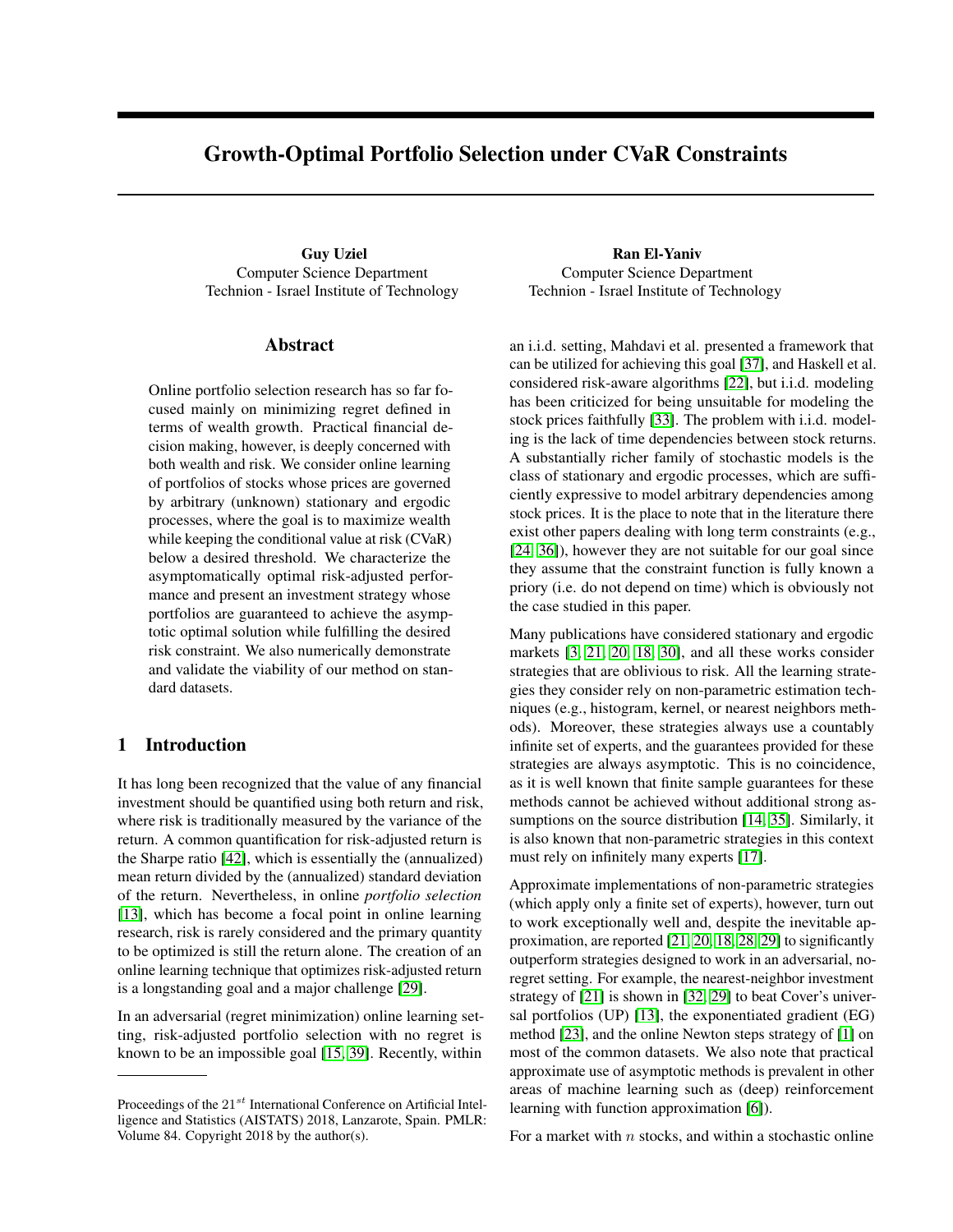learning framework, we develop a novel online portfolio selection strategy called *CVaR-Adjusted Nearest Neighbor* (CANN), which guarantees the best possible asymptotic performance while keeping the risk contained to a desired threshold. This is done using a novel mechanism that facilitates the handling of multiple objectives. Rather than using standard deviation to measure risk, we consider the wellknown CVaR, a coherent and widely-accepted risk measure, which improves upon the traditional measure by appropriately capturing the downside risk [\[41\]](#page-9-10). We prove the asymptotic optimality of our strategy for general stationary and ergodic processes, thus allowing for arbitrary (unknown) dependencies among stock prices. We also present numerical examples where we apply an approximate application of our strategy (with a finite set of experts) that validates the method and beautifully demonstrates how risk can be controlled.

The problem of risk-adjusted prediction is, of course, not limited only to online portfolio selection but to other areas as well, and in recent years, there is a growing interest in the risk accompanied by the prediction. In [\[15\]](#page-8-1) it was proved that in the expert setting one can not efficiently trade off between return and risk (measured by the variance) when the setting is adversarial. Other papers have tried to incorporate a coherent risk measure (see Section [2\)](#page-1-0) in their predictive algorithms. For example, papers such as [\[11,](#page-8-13) [12\]](#page-8-14) have discussed risk sensitive algorithms within a Markov decision process (MDP) framework and [\[22\]](#page-8-2) incorporated coherent risk measures in the i.i.d. setting.

#### <span id="page-1-0"></span>2 Online Portfolio Selection

We consider the following standard online portfolio selection game (OPS) with short selling and leverage, as defined by Györfi et al. [\[19\]](#page-8-15). The game is played through  $T$  days over a market with  $n$  stocks. On each day  $t$ , the market is represented by a *market vector*  $X_t$  of relative prices,  $\mathbf{X}_t \triangleq (x_1^t, x_2^t, ..., x_n^t)$ , where for each  $i = 1, ..., n$ ,  $x_i^t \geq 0$ is the *relative price* of stock i, defined to be the ratio of its closing price on day t relative to its closing price on day t − 1. A *wealth allocation* vector or *portfolio* for day t is  $\mathbf{b}_t \triangleq (b_0^t, b_1^t, b_2^t, \dots, b_n^t)$ , where  $b_0^t$  is a cash allocation (not invested in any stock), and for  $i > 0$ ,  $b_i^t$  is the wealth allocation for stock  $i$  (i.e. the fraction of total wealth allocated into the asset), where a positive component,  $b_i^t > 0$ , represents a *long position* in stock i, and a negative one,  $b_i^t$  < 0, is a *short position* in stock *i*. We also allow leverage; that is, the investor can borrow and invest additional cash, so as to amplify her profits. For the borrowed cash, the investor must pay a daily interest rate,  $r > 0$ , and we assume that the investor receives the same interest  $r$  for deposited cash  $(b_0^t)$ . Consider a portfolio  $\mathbf{b}_t$  played at the start of day t. After the market vector  $X_t$  is revealed, the portfolio changes in response to changes in stock price, as follows. For each portfolio component  $b_i$ , if  $b_i^t > 0$  is a long

position, its revised value is  $b_i^t x_i^t$ . However, if  $b_i^t < 0$  is a short position, then, after we take into account the interest owed on borrowing the stock for the short sale, the revised value of this position is  $b_i^t(x_i^t - 1 + r)$  (note that in this case, the investor profits when the price drops and vice versa). Clearly, short selling and leveraging are risky; for example, a short position has unbounded potential loss that is further amplified by leveraging. Following [\[19\]](#page-8-15), we assume that no stock can lose or gain more than  $B \times 100\%$  of its value from one day to another, where  $B \in (0, 1)$ . In other words, for each  $i, t$ ,

<span id="page-1-1"></span>
$$
1 - B \le x_i^t \le 1 + B. \tag{1}
$$

Thus in order to preclude the possibility of bankruptcy (see, e.g., [\[19\]](#page-8-15), Chapter 4), the allowed leverage is

$$
L_{B,r} \triangleq \frac{B+1}{r+1}.
$$

Note that in order to avoid a degenerate market where the best investment is the risk-free asset, it is reasonable to assume that  $B > r$ , which results in  $L_{B,r} > 1$ . Using the notation

$$
(\mathbf{b})^+\triangleq(\max\{b_1,0\},\ldots,\max\{b_n,0\})
$$

and

$$
(b)- \triangleq (\min{b_1, 0}, \ldots, \min{b_n, 0}),
$$

and considering the interest accredited for deposited cash, the interest debited for borrowed stocks (short positions), and the interest paid for leveraged wealth, we obtain, by the end of the day, an overall daily return of

$$
b_0(1+r) + \langle (\mathbf{b}_t)^+, \mathbf{X}_t \rangle + \langle (\mathbf{b}_t)^-, \mathbf{X}_t - 1 + r \rangle
$$
  
-(L\_{B,r} - 1)(1+r). (2)

The investor chooses a portfolio from the following set,

$$
\left\{(b_0,\ldots,b_n)\in\mathbb{R}^{n+1}\mid \sum_{i=0}^n|b_i|=L_{B,r}\right\},\qquad(3)
$$

which is, unfortunately, not convex. We thus apply a simple transformation proposed by Györfi et al. [\[19\]](#page-8-15): transform the market vector  $X_t$  into a vector with  $2n + 1$  entries (one entry for cash,  $n$  entries for the long components, and  $n$  for the short ones). Formally, we define the transformed market vector as

$$
\mathbf{X}'_t \triangleq (1+r, x_1^t, 2-x_1^t+r, \dots, x_n^t, 2-x_n^t+r),
$$

which is uniquely defined as a function of the original market vector. The transformed portfolio set is now defined as

$$
\mathcal{B}' \triangleq
$$
  

$$
\{(b_0, \ldots, b_{2n}) \in \mathbb{R}^{2n+1} \mid b_i \ge 0, \sum_{i=0}^{2n} b_i = L_{B,r}\}, (4)
$$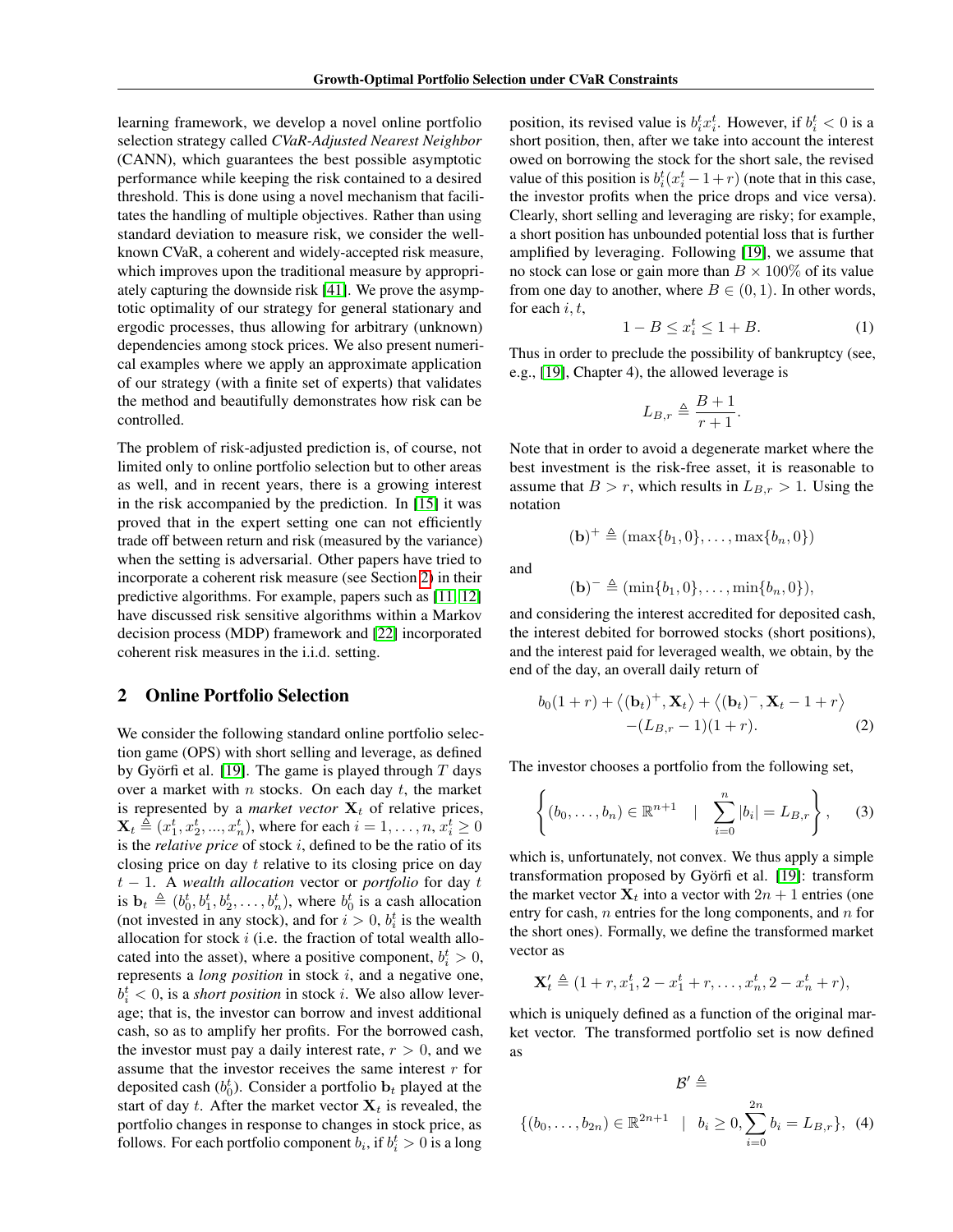which is an unnormalized simplex. With this transformed market vector and portfolio set, at the start of each trading day t, the player chooses a portfolio  $\mathbf{b}_t \in \mathcal{B}'$  based on the previous market sequences. It can easily be shown [\[19\]](#page-8-15) that by the end of day  $t$ , the player's daily multiplicative return is simplified to

$$
\langle \mathbf{b}_t, \mathbf{X}'_t \rangle - (L_{B,r} - 1)(1+r). \tag{5}
$$

With respect to a fixed stationary and ergodic process, we denote by  $\mathbf{X} \triangleq {\{\mathbf{X}_t\}}_{-\infty}^{\infty}$ <sup>[1](#page-2-0)</sup> the induced sequence of stationary and ergodic market vectors, and define the player's *investment strategy*, denoted by S, as a sequence of portfolios  **Then, assuming initial wealth of \$1, we obtain** after  $T$  days the following cumulative wealth,

$$
R_T(\mathbf{S}, \mathbf{X}) \triangleq \prod_{t=1}^T (\langle \mathbf{b}_t, \mathbf{X}_t' \rangle - (L_{B,r} - 1)(1+r)). \quad (6)
$$

Defining the *average growth rate*,

$$
W_T(\mathbf{S}) \triangleq
$$
  

$$
\frac{1}{T} \sum_{t=1}^T \log \left( \langle \mathbf{b}_t, \mathbf{X}_t' \rangle - (L_{B,r} - 1)(1+r) \right), \quad (7)
$$

we have

$$
R_T(\mathbf{S}, \mathbf{X}) = \prod_{t=1}^T (\langle \mathbf{b}_t, \mathbf{X}_t' \rangle - (L_{B,r} - 1)(1+r)) =
$$
  

$$
e^{\sum_{t=1}^T \log(\langle \mathbf{b}_t, \mathbf{X}_t' \rangle - (L_{B,r} - 1)(1+r))} = e^{TW_T(\mathbf{S})}.
$$

Notice that maximizing  $W_T(S)$  is equivalent to maximizing  $R_T(\mathbf{S}, \mathbf{X})$ . In Section [4](#page-2-1), we denote the summand of  $W_T(\mathbf{S})$ [\(7\)](#page-2-2) by

$$
\omega(\mathbf{b}_t, \mathbf{X}_t) \triangleq -\log\left(\langle \mathbf{b}_t, \mathbf{X}'_t \rangle - (L_{B,r} - 1)(1+r)\right).
$$

### 3 Introducing Risk

The traditional quantity for measuring financial risk is the variance (standard deviation) of the return. This measure, however, is criticized for being inadequate to measure risk. One of the reasons is its inability to distinguish between downside risk and upside risk (which corresponds to a desirable behavior). Various alternative measures have been proposed, such as the maximum drawdown, and value at risk (VaR). An axiomatic approach proposed by Artzner et al. [\[4\]](#page-8-16) identifies *coherent* risk measures, which satisfy the proposed axioms. Accordingly, the most popular coherent risk measure is *conditional value at risk* (CVaR). For any

parameter  $\alpha \in (0, 1)$ , CVaR<sub> $\alpha$ </sub> is essentially the average loss that the investor suffers on the  $(1 - \alpha)$ % worst returns. For a continuous, bounded mean random variable Z the CVaR<sub> $\alpha$ </sub> is defined as

**Definition 1** (CVaR<sub> $\alpha$ </sub>). Let Z be a continuous random vari*able representing loss. Given a parameter*  $0 < \alpha < 1$ *, the CVaR*<sup>α</sup> *of* Z *is*

$$
CVaR_{\alpha}(Z) = \mathbb{E}[Z \mid Z \ge \min\{c \mid \mathbb{P}_Z(Z \le c) \ge \alpha\}].
$$

Assuming that we already know the distribution of returns, a direct calculation of CVaR from the above formula requires a calculation of the  $\alpha$ % quantile followed by averaging over the right tail of the loss distribution. Alternatively, it was shown in [\[41\]](#page-9-10) that  $CVaR_{\alpha}$  can be computed by solving the following convex optimization problem. Define

$$
\phi(\mathbf{b},c) \triangleq c + \frac{1}{1-\alpha} \mathbb{E}\left[\left(\omega(\mathbf{b}, \mathbf{X}) - c\right)^+\right],\qquad(8)
$$

where we overload the previously defined  $(\cdot)^+$  for vectors, and define for any scalar  $x, (x)^{+} \triangleq \max\{0, x\}.$ 

<span id="page-2-3"></span><span id="page-2-2"></span>**Theorem 1** ([\[41\]](#page-9-10)). *The function*  $\phi(\mathbf{b}, c)$  *is convex and continuously differentiable. Moreover, the CVaR*<sub> $\alpha$ </sub> *of the loss associated with any portfolio* b *is*

<span id="page-2-4"></span>
$$
CVaR_{\alpha}(\mathbf{b}) = \min_{c \in \mathbb{R}} \phi(\mathbf{b}, c).
$$
 (9)

Theorem [1](#page-2-3) is essential to the development and analysis of our strategy. By our market boundedness assumption [\(1\)](#page-1-1), it follows that  $\omega(\mathbf{b}, X)$  is contained in  $[-M, M]$  for some  $M > 0$ . Thus, any c that minimizes Equation [\(9\)](#page-2-4) must reside in  $[-M, M]$ . For a complete proof of this simple fact, see [\[22\]](#page-8-2). In Section [4,](#page-2-1) we require the following definition,

$$
\mathcal{B} \triangleq \mathcal{B}' \times [-M, M].
$$

### <span id="page-2-1"></span>4 Optimality of  $W^*$

Let  $\mathcal{F}_{\infty}$  be the  $\sigma$ -algebra generated by the infinite past  $X_{-1}, X_{-2}, \ldots$ , and let  $\mathbb{P}_{\infty}$ , be the induced regular conditional probability distribution of  $X_0$  given the infinite past. Thus, all expectations w.r.t.  $X_0$  are conditional given the infinite past. A well-known result appearing in [\[3,](#page-8-4) [2\]](#page-8-18) proves the following upper bound on the asymptotic average growth rate of any investment strategy S under stationary and ergodic markets:

$$
\limsup_{T \to \infty} W_T(\mathbf{S}) \leq \mathbb{E} \left[ \max_{\mathbf{b} \in \mathcal{B}'(\mathcal{C})} \mathbb{E}_{\mathbb{P}_{\infty}} \left[ -\omega(\mathbf{b}, \mathbf{X}_0) \right] \right], \quad (10)
$$

where  $\mathcal{B}'()$  denotes the  $\mathcal{F}_{\infty}$ -measurable functions. Over the years, several algorithms achieving this asymptotic bound were proposed [\[20,](#page-8-6) [18,](#page-8-7) [21\]](#page-8-5) (for the case of long-only portfolios).

<span id="page-2-0"></span> ${}^{1}$ By Kolmogorov's extension theorem [\[10\]](#page-8-17), the stationary and ergodic process  $(X_n)_1^{\infty}$  can be extended to  $(X_n)_{-\infty}^{\infty}$  such that the ergodicity holds for both  $n \to \infty$  and  $n \to -\infty$ .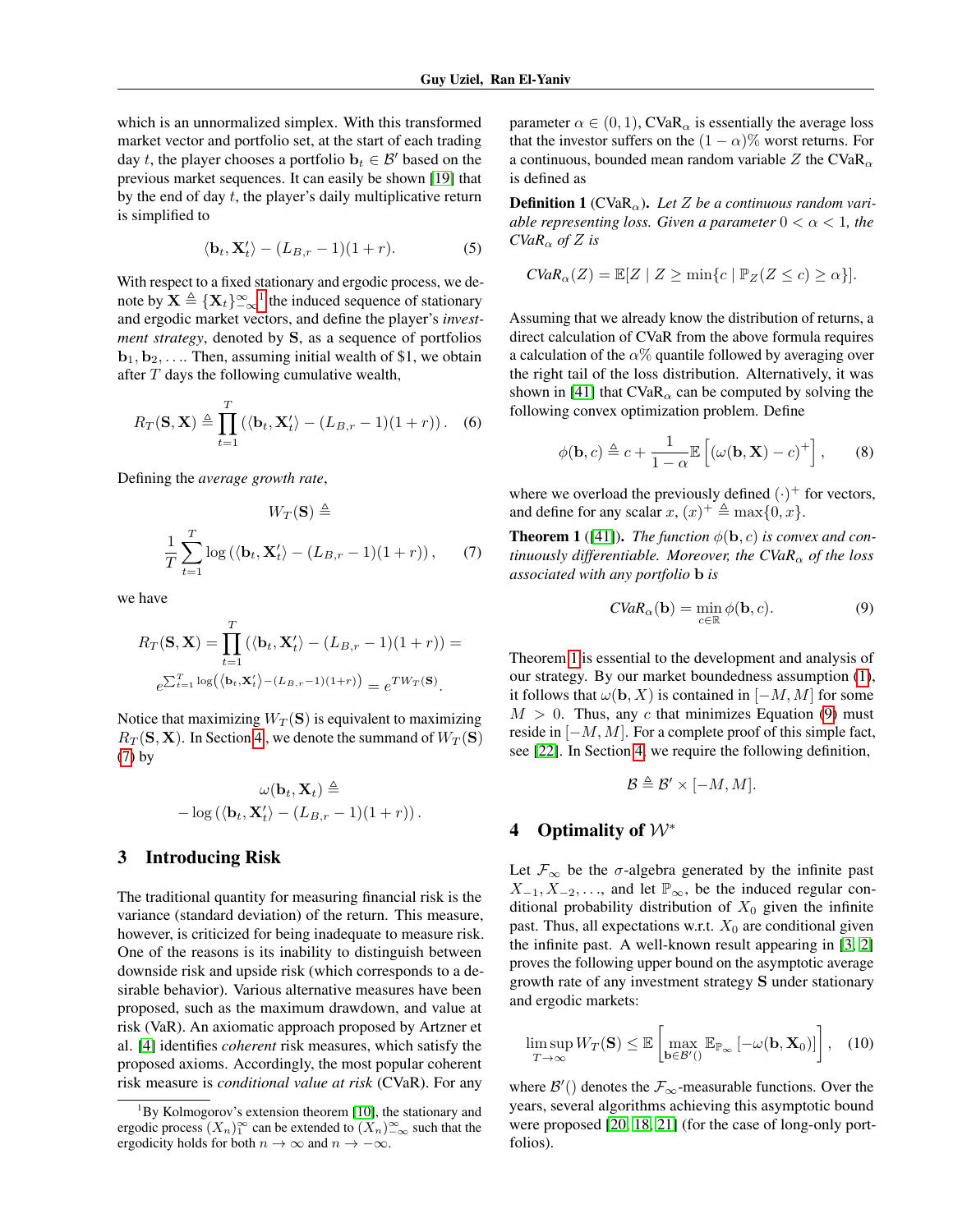Our goal is to achieve the optimal asymptotic average growth rate while keeping the CVaR bounded. By The-orem [1,](#page-2-3) the desired growth for a given risk threshold  $\gamma > 0$ rate is given by the solution to the following minimization problem,

<span id="page-3-0"></span>minimize 
$$
\mathbb{E}[\omega(\mathbf{b}, \mathbf{X}_0)]
$$
  
\n( $\mathbf{b}, c$ )  $\in \mathcal{B}$ )(11)  
\nsubject to  $\phi(\mathbf{b}, c) \le \gamma$ ,

Optimization problem [\(11\)](#page-3-0) motivates a definition of a γ*bounded strategy*, whose long-term average CVaR, calculated according to the available information at the beginning of each round, is bounded by  $\gamma$ .

Definition 2 (γ-bounded strategy). *An investment strategy* S *will be called* γ*-bounded if, almost surely,*

$$
\limsup_{T \to \infty} \frac{1}{T} \sum_{i=1}^{T} \min_{c \in \mathbb{R}} \left( c + \frac{1}{1 - \alpha} \mathbb{E}_{\mathbb{P}_{X_i | X_0^{i-1}}} \left[ (\omega(\mathbf{b}_t, \mathbf{X}_t) - c)^+ \right] \right)
$$
  

$$
\leq \gamma,
$$

*where*  $b_i$  *is portfolio chosen by* **S** *at day i*. The set of all γ*-bounded strategies is denoted* Sγ*.*

Clearly, there is always a solution to optimization problem [\(11\)](#page-3-0), and therefore,  $S_{\gamma} \neq \emptyset$ . For example, the vacuous strategy that always invests everything in cash is  $\gamma$ -bounded for any  $\gamma > 0$ . Let  $(\mathbf{b}_{\infty}^*, c_{\infty}^*)$  be a solution to [\(11\)](#page-3-0). Define the γ*-feasible optimal value* as

$$
\mathcal{W}^* \triangleq \mathbb{E}\left[\omega(\mathbf{b}^*_{\infty}, X_0)\right] \ a.s.
$$

Optimization problem [\(11\)](#page-3-0) is equivalent to finding the saddle-point of the Lagrangian function [\[34\]](#page-9-11), namely,

$$
\min_{(\mathbf{b},c)\in\mathcal{B}(\lambda)\in\mathbb{R}^+} \max_{\lambda\in\mathbb{R}^+} \mathcal{L}((\mathbf{b},c),\lambda),\tag{12}
$$

where the Lagrangian is

$$
\mathcal{L}((\mathbf{b},c),\lambda) \triangleq \mathbb{E}\left[\omega(\mathbf{b},X_0)\right] + \lambda\left(\phi(\mathbf{b},c)-\gamma\right). \tag{13}
$$

Let  $\lambda_{\infty}^{*}$  be the value of  $\gamma$  optimizing [\(12\)](#page-3-1), and assume it is unique and that it is possible to identify a constant  $\lambda_{\text{max}}$ such that  $\lambda_{\text{max}} > \lambda_{\infty}^{*}$  [\[37\]](#page-9-3). With this constant available, we set  $\Lambda \triangleq [0, \lambda_{\text{max}}].$ 

Our first result is that  $W^*$  bounds the performance of any strategy in  $S_{\gamma}$ . This result, as stated in Theorem [2,](#page-3-2) is a generalization of the well-known result of [\[2\]](#page-8-18) regarding the best possible performance for wealth alone (without constraints).

<span id="page-3-2"></span>Theorem 2 (Optimality of W<sup>∗</sup> ). *For any investment strategy*  $S \in S_{\gamma}$  *whose portfolios are*  $b_1, b_2, \ldots$ *, the following holds a.s.*

$$
\liminf_{T \to \infty} \frac{1}{T} \sum_{i=1}^{T} \omega(\mathbf{b}_i, X_i) \ge \mathcal{W}^*
$$

.

From Theorem [2](#page-3-2) it follows that an investment strategy,  $S \in$  $\mathcal{S}_{\gamma}$ , is optimal if, for any bounded, stationary and ergodic process  $\{X_i\}_{-\infty}^{\infty}$ ,

<span id="page-3-4"></span>
$$
\lim_{T \to \infty} \frac{1}{T} \sum_{i=1}^{T} \omega(\mathbf{b}_i, X_i) = \mathcal{W}^* \quad a.s.
$$
 (14)

A  $\gamma$ -bounded investment strategy whose asymptotic average growth rate is  $W^*$  will be called  $\gamma$ -universal, By the above theorem its asymptotic average growth rate is not worse than any other  $\gamma$ -bounded strategy. We find just such a strategy in Section [5.](#page-3-3)

### <span id="page-3-3"></span>5 CVaR-Adjusted Nearest Neighbor Investment Strategy

In this section we present an investment strategy in  $S \in \mathcal{S}_{\gamma}$ that satisfies [\(14\)](#page-3-4). The strategy, which we call *CVaR-Adjusted Nearest Neighbor*, henceforth CANN, is summarized in the pseudo-code in Algorithm [1.](#page-4-0) To define the strategy we require the following definition of the *instantaneous Lagrangian*:

$$
l(\mathbf{b}, c, \lambda, x) \triangleq
$$

$$
\omega(\mathbf{b}, x) + \lambda \left( c + \frac{1}{1 - \alpha} \left( \omega(\mathbf{b}, x) - c \right)^{+} - \gamma \right). \quad (15)
$$

<span id="page-3-6"></span><span id="page-3-1"></span>The strategy maintains a countable array of experts  $\{H_{k,l}\},$ where on each day t an expert  $H_{k,l}$  outputs a triplet  $(\mathbf{b}_{k,l}^t, c_{k,l}^t, \lambda_{k,l}^t) \in \mathcal{B} \times \Lambda$ , defined to be the minimax solution corresponding to an empirical distribution using nearest neighbor estimates (see details below). We prove that, as t grows, those empirical estimates converge (weakly) to  $\mathbb{P}_{\infty}$  and thus converge to  $\mathcal{W}^*$ . Each day t, CANN outputs a prediction  $(\mathbf{b}_t, c_t, \lambda_t) \in \mathcal{B} \times \Lambda$ . The sequence of predictions  $(\mathbf{b}_1, c_1), (\mathbf{b}_2, c_2), \dots$  output by CANN is designed to minimize the average loss,  $\frac{1}{T} \sum_{i=1}^{T} l(\mathbf{b}, c, \lambda_i, x_i)$ . Similarly, the sequence of predictions  $\lambda_1, \lambda_2, \ldots$  is designed to maximize the average loss,  $\frac{1}{T} \sum_{i=1}^{T} l(\mathbf{b}_i, c_i, \lambda, x_i)$ . Each of  $(b_i, c_i)$  and  $\lambda_i$  is generated by aggregating the experts' predictions  $(\mathbf{b}, c)_{k,l}^i$  and  $\lambda_{k,l}^i$ ,  $k, l = 1, 2, \dots$ , respectively. In order to ensure that CANN will perform as well as any other expert for both the  $(b, c)$  and  $\lambda$  predictions, we apply, twice alternately, the Weak Aggregating Algorithm (WAA) of  $[43]$ , and  $[26]$ <sup>[2](#page-3-5)</sup>. It will also ensure that the average loss of the strategy will converge a.s. to  $W^*$ .

We now turn to defining the countable set of experts  $\{H_{k,h}\}$ : For each  $h = 1, 2, \ldots$ , we choose  $p_h \in (0, 1)$  such that for the sequence  ${p_h}_{h=1}^{\infty}$ ,  $\lim_{h\to\infty} p_h = 0$ . Setting  $h = \lfloor tp_h \rfloor$ , for expert  $H_{k,h}$  we define, for a fixed  $(k \times n)$ -

<span id="page-3-5"></span> $2$ In [\[43\]](#page-9-12) it was proved that the WAA is capable of dealing with countable number of experts.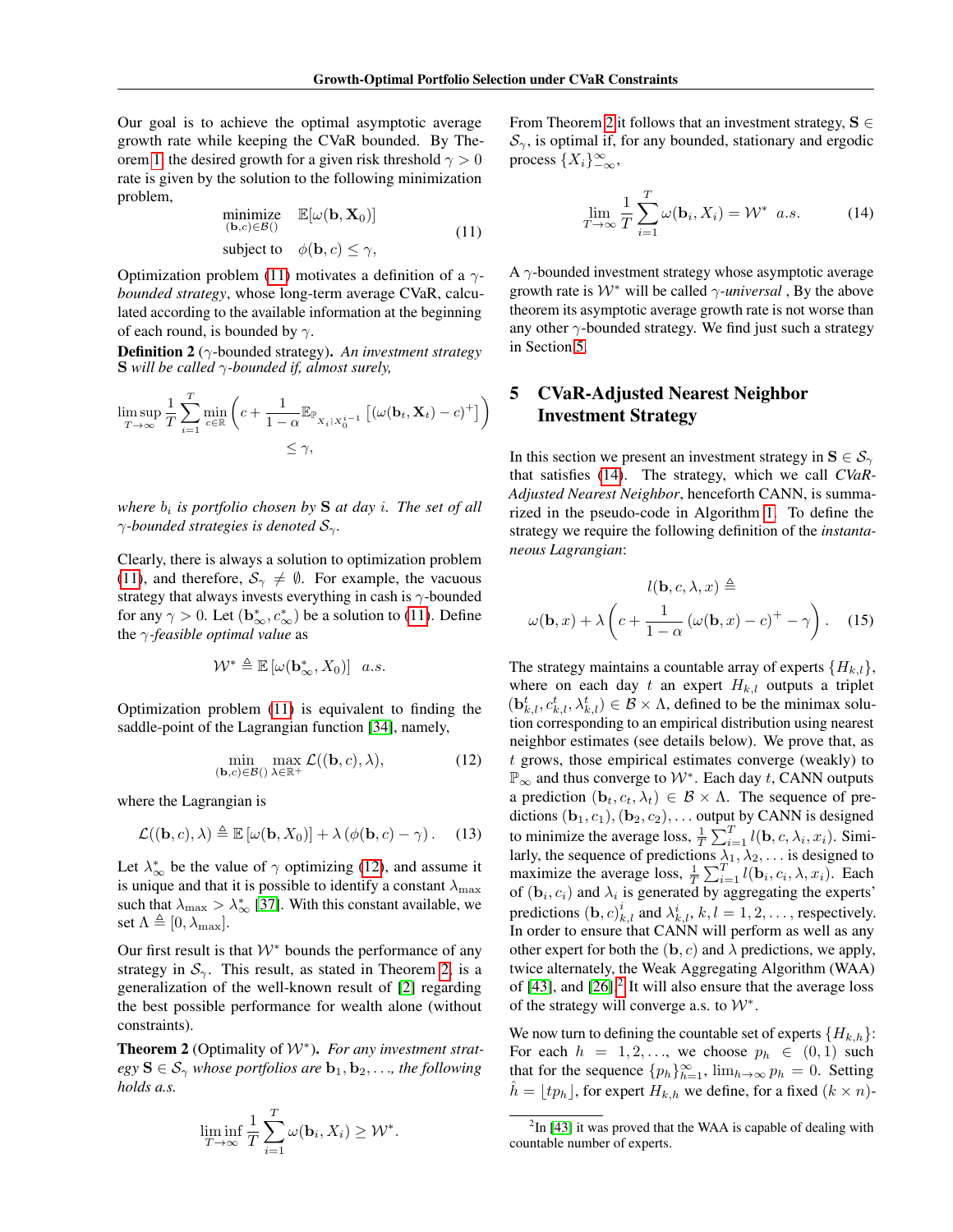<span id="page-4-0"></span>Algorithm 1 CVaR-Adjusted Nearest Neighbor Investment Strategy (CANN)

**Input:** Countable set of experts  ${H_{k,h}}$ ,  $\alpha > 0$  $(b_0, c_0) \in \mathcal{B} \lambda_0 \in \Lambda$ , initial probability  $\{\beta_{k,h}\},\$ For  $t = 0$  to  $\infty$ Play  $\mathbf{b}_t, c_t, \lambda_t$ . Nature reveals market vector  $X_t$ Suffer loss  $l(\mathbf{b}_t, c_t, \lambda_t, x_t)$ .

Update the cumulative loss of the experts

$$
l_{(\mathbf{b},c),t}^{k,h} \triangleq \sum_{i=0}^{t} l(\mathbf{b}_{k,h}^{i}, c_{k,h}^{i}, \lambda_{i}, x_{i})
$$

$$
l_{\lambda,t}^{k,h} \triangleq \sum_{i=0}^{t} l(\mathbf{b}_{i}, c_{i}, \lambda_{k,h}^{i}, x_{i})
$$

Update experts' weights

$$
w_{t+1,(\mathbf{b},c)}^{(k,h)} \triangleq \beta_{k,h} \exp\left(-\frac{1}{\sqrt{t}} l_{(\mathbf{b},c),t}^{k,h}\right)
$$

$$
p_{t+1,(\mathbf{b},c)}^{(k,h)} \triangleq \frac{w_{t+1,(\mathbf{b},c)}^{(k,h)}}{\sum_{h=1}^{\infty} \sum_{k=1}^{\infty} w_{t+1,(\mathbf{b},c)}^{(k,h)}}
$$

Update experts' weights  $w_{n+1}^{\lambda,(k,h)}$ 

$$
w_{t+1,\lambda}^{(k,h)} \triangleq \beta_{k,h} \exp\left(\frac{1}{\sqrt{t}} l_{\lambda,t}^{k,h}\right)
$$

$$
p_{t+1,\lambda}^{(k,h)} \triangleq \frac{w_{t+1,\lambda}^{(k,h)}}{\sum_{h=1}^{\infty} \sum_{k=1}^{\infty} w_{t+1,\lambda}^{(k,h)}}
$$

Choose  $\mathbf{b}_{t+1}, c_{t+1}$  and  $\lambda_{t+1}$  as follows

$$
\mathbf{b}_{t+1} = \sum_{k,h} p_{t+1,(b,c)}^{(k,h)} \mathbf{b}_{k,h}^{t+1}
$$

$$
c_{t+1} = \sum_{k,h} p_{t+1,(b,c)}^{(k,h)} c_{k,h}^{t+1}
$$

$$
\lambda_{t+1} = \sum_{k,h} p_{t+1,\lambda}^{(k,h)} \lambda_{k,h}^{t+1}
$$

End For

dimensional vector, denoted  $w$ , the following set,

 $B_{k,h}^{w,(1,t)} \triangleq \{x_i \mid k+1 \leq i \leq t, X_{i-k}^{i-1} \text{ is among the } \hat{h} \}$ nearest neighbors of w among  $X_1^k, \ldots, X_{t-k}^{t-1}$ ,

where

$$
X_j^{j+k} \triangleq (\mathbf{X}_j, \dots, \mathbf{X}_{j+k}) \in \mathbb{R}^{k \times n}.
$$

Thus, expert  $H_{k,h}$  has a window of length k and it looks for the  $\hat{h}$  euclidean nearest-neighbors of w in the past. This results in a set of market vectors  $B_{k,h}^{w,(1,t)}$ . This set can

also be seen as a conditional probability over the space of possible market vectors. Then, each expert recommends the actions  $(b, c) \in B$  and  $\lambda \in \Lambda$ , which are the corresponding minimax solution. More formally, we define

$$
h_{k,h}^{(\mathbf{b},c)}(X_1^{t-1},w) \triangleq
$$
  
arg min<sub>(\mathbf{b},c)\in\mathcal{B}</sub>
$$
\left(\max_{\lambda\in\Lambda}\frac{1}{|B_{k,h}^{w,(1,t)}|}\sum_{x_i\in B_{k,h}^{w,(1,t)}}l_{k,l,t}(\mathbf{b},c,\lambda,x_i)\right)
$$

and

$$
h_{k,h}^{\lambda}(X_1^{t-1}, w) \triangleq
$$
  
arg max
$$
\left(\min_{(\mathbf{b}, c) \in \mathcal{B}} \frac{1}{|B_{k,h}^{w,(1,t)}|} \sum_{x_i \in B_{k,h}^{w,(1,t)}} l_{k,l,t}(\mathbf{b}, c, \lambda, x_i)\right)
$$

for

$$
l_{k,h,t}(\mathbf{b}, c, \lambda, x_i) \triangleq
$$

$$
l(\mathbf{b}, c, \lambda, x_i) + (||( \mathbf{b}, c)||^2 - ||\lambda||^2) \left(\frac{1}{t} + \frac{1}{h} + \frac{1}{k}\right),
$$

Using the above, we define the predictions of  $H_{k,h}$  to be:

$$
H_{k,h}^{(\mathbf{b},c)}(X_1^{t-1}) = h_{k,h}^{(\mathbf{b},c)}(X_1^{t-1}, X_{t-k}^{t-1}),
$$
 (16)  

$$
t = 1, 2, 3, ...
$$
  

$$
H_{k,h}^{\lambda}(X_1^{t-1}) = h_{k,h}^{\lambda}(X_1^{t-1}, X_{t-k}^{t-1}),
$$
 (17)

$$
I_{k,h}^{\lambda}(X_1^{t-1}) = h_{k,h}^{\lambda}(X_1^{t-1}, X_{t-k}^{t-1}),
$$
 (17)  

$$
t = 1, 2, 3, ...
$$

Note that  $l_{k,h,t}(\mathbf{b}, c, \lambda, x)$  is an approximation of  $l(\mathbf{b}, c, \lambda, x)$ , which guarantees that the minimax solution of every expert is unique. This technicality is used in the proof of Theorem [3.](#page-4-1)

Theorem [3](#page-4-1) below states that the CANN strategy, applied on the experts defined above, is  $\gamma$ -universal. We note that the theorem utilizes a standard assumption (see, e.g., [\[7,](#page-8-20) [21\]](#page-8-5)).

<span id="page-4-1"></span>Theorem 3 (γ-universality). *Assume that for any vector*  $w \in \mathbb{R}^{n \times k}$  the random variable  $||X_1^k - w||$  has a continuous *distribution. Then, for any*  $\gamma > 0$  *and for any bounded process* {Xi}<sup>∞</sup> −∞*, CANN is* γ*-universal.*

The full proof of this theorem appears in the supplementary material. The main idea is to show first that the minimax [\(12\)](#page-3-1) value of the Lagrangian [\(13\)](#page-3-6) is continuous with respect to the probability measure. Then, we prove that the minimax measurable selection (which gives the optimal actions) is also continuous and every accumulation point of induced sequence of optimal actions is optimal. This is formulated in the following lemmas:

Lemma 1 (Continuity and Minimax). *Let* B,Λ, X *be compact real spaces.*  $l : \mathcal{B} \times \Lambda \times \mathcal{X} \rightarrow \mathbb{R}$  *be a continuous function. Denote by*  $\mathbb{P}(\mathcal{X})$  *the space of all probability measures*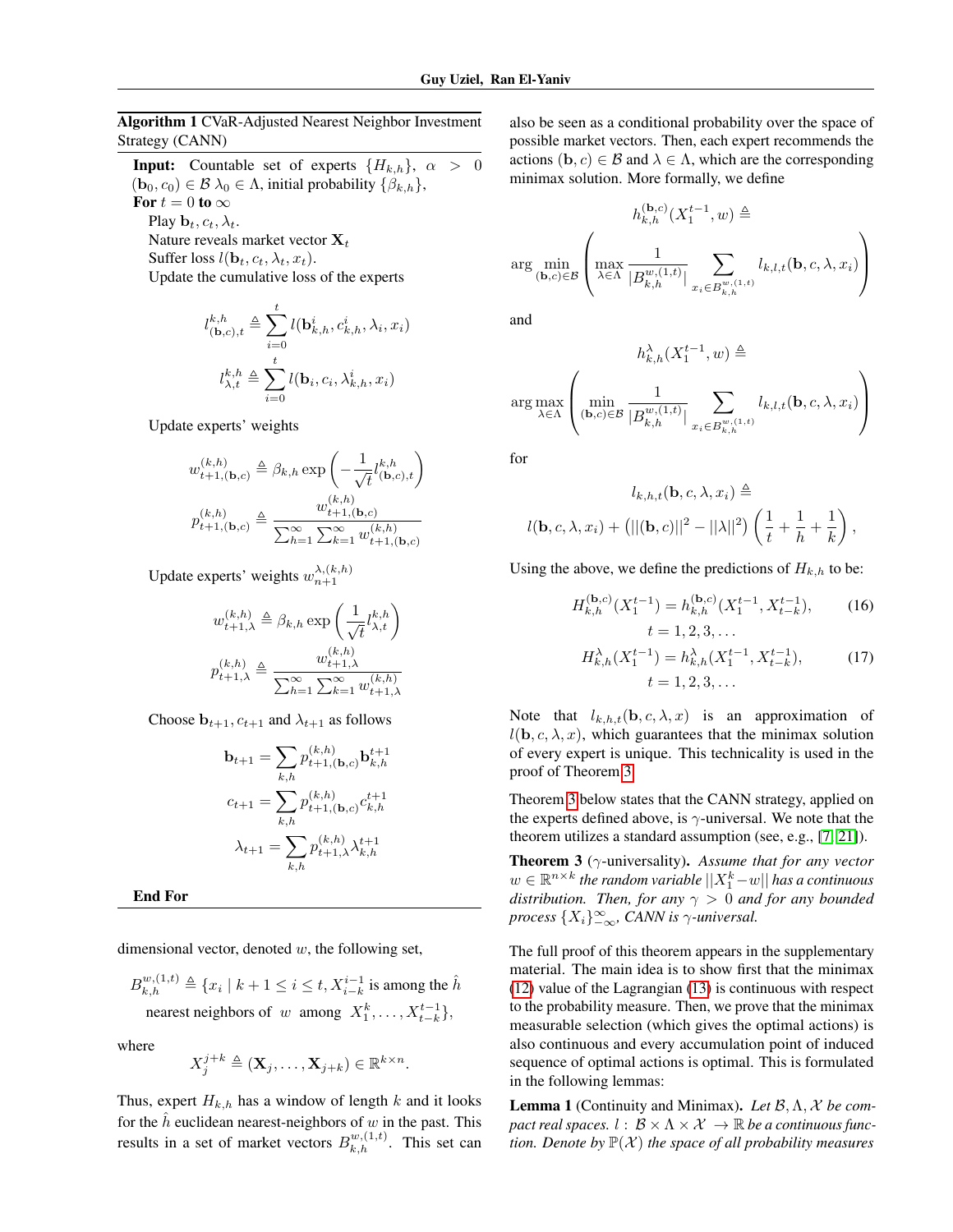*on* X *(equipped with the topology of weak-convergence).* Then the following function  $L^* : \mathbb{P}(\mathcal{X}) \to \mathbb{R}$  is continuous

$$
L^*(\mathbb{Q}) = \inf_{(\mathbf{b},c)\in\mathcal{B}} \sup_{\lambda \in \Lambda} \mathbb{E}_{\mathbb{Q}} \left[ l((\mathbf{b},c), \lambda, x) \right]. \tag{18}
$$

*Moreover, for any*  $\mathbb{Q} \in \mathbb{P}(\mathcal{X})$ *,* 

$$
\inf_{\substack{(\mathbf{b},c)\in\mathcal{B}\\ \sup_{\lambda\in\Lambda} \inf\limits_{\mathbf{b},c)\in\mathcal{B}}}\mathbb{E}_{\mathbb{Q}}\left[l((\mathbf{b},c),\lambda,x)\right]=\sup_{\lambda\in\Lambda} \inf\limits_{(\mathbf{b},c)\in\mathcal{B}}\mathbb{E}_{\mathbb{Q}}\left[l((\mathbf{b},c),\lambda,x)\right].
$$

Lemma 2 (Continuity of the optimal selection). *Let* B,Λ, X *be compact real spaces. Then, there exist two measurable* selection functions  $h^X,h^\lambda$  such that

$$
h^{(\mathbf{b},c)}(\mathbb{Q}) \in \arg\min_{(\mathbf{b},c)\in\mathcal{B}} \left( \max_{\lambda \in \Lambda} \mathbb{E}_{\mathbb{Q}} \left[ l((\mathbf{b},c),\lambda,x) \right] \right),
$$
  

$$
h^{\lambda}(\mathbb{Q}) \in \arg\max_{\lambda \in \Lambda} \left( \min_{(\mathbf{b},c)\in\mathcal{B}} \mathbb{E}_{\mathbb{Q}} \left[ l((\mathbf{b},c),\lambda,x) \right] \right)
$$

*for any*  $\mathbb{Q} \in \mathbb{P}(\mathcal{X})$ *. Moreover, let*  $L^*$  *be as defined in Equation [\(18\)](#page-5-0). Then, the set*

$$
Gr(L^*) \triangleq
$$
  

$$
\{(u^*, v^*, \mathbb{Q}) \mid u^* \in h^{(\mathbf{b}, c)}(\mathbb{Q}), v^* \in h^{\lambda}(\mathbb{Q}), \mathbb{Q} \in \mathbb{P}(\mathcal{X})\},\
$$

*is closed in*  $\mathcal{B} \times \Lambda \times \mathbb{P}(\mathcal{X})$ *.* 

Those lemmas are helpful since the empirical measures generated by the experts will converge weakly, using the ergodic theorem [\[9\]](#page-8-21) and the properties of the nearest neighbors es-timates [\[14\]](#page-8-8), to  $\mathbb{P}_{\infty}$ . Thus, we will get that the asymptotic average growth rate of the experts is  $W^*$ , and by the guarantee of WAA, the asymptotic average growth rate of CANN will also be  $W^*$ .

Table 1: Datasets

<span id="page-5-1"></span>

| DATASET STARTING DAY $#$ DAYS $#$ STOCKS |      |     |
|------------------------------------------|------|-----|
| NYSE-N 1/1/1983<br>MSCI 4/1/2006         | 2250 | -23 |
| $\parallel$ 4/1/2006                     | 1043 | 24  |

### 6 Empirical results

To apply the CANN strategy, we implemented it with a finite set of experts, and in this section we present our empirical results on some standard datasets. One objective of our experiments is to examine how well CANN maintains the CVaR constraints. Another objective is to compare it to several well-known adversarial no-regret portfolio selection algorithms and to stochastically universal strategies. The benchmark algorithms we tested are:

- <span id="page-5-0"></span>• Best Constant Rebalancing Portfolio (BCRP) [\[13\]](#page-8-0): Constant rebalancing portfolio (CRP) is a strategy which uses the same wealth allocation at each round. The BCRP is the optimal strategy among the class of CRP strategies. Clearly, the BCRP is calculated in hindsight and it only stands as a benchmark strategy. It was shown in [\[13\]](#page-8-0) that the BCRP is the optimal strategy whenever market sequences are i.i.d.
- Cover's Universal Portfolios (UP) [\[13\]](#page-8-0): This algorithm invests a fraction of the wealth in every CRP, where the updates ensures that well preforming CRPs will get an higher fraction. The algorithm guarantees logarithmic regret w.r.t the wealth achieved by the BCRP.
- Exponentiated Gradient (EG) [\[23\]](#page-8-10): This well known no-regret algorithm can be applied to the problem of OPS by looking at every stock as an individual expert. This algorithm ensures a square-root regret.
- Online Newton Steps (ONS) [\[1\]](#page-8-11): This algorithm exploits the exp-concavity property of the loss function in order to guarantee logarithmic regret w.r.t. the wealth achieved by BCRP.
- The nearest-neighbor based strategy (long-only and non-leveraged) of Györfi et al.  $(\mathcal{B}_{NN})$  [\[21\]](#page-8-5):  $\mathcal{B}_{NN}$ , which is a (stochastically) universal strategy whose asymptotic growth rate is optimal when the market follows a stationary and ergodic process.
- The nearest-neighbor based strategy (with short and leveraged):  $\mathcal{B}_{NN}^L$ : A variant of  $\mathcal{B}_{NN}$  which allows short and leveraged investment. This variant was de-scribed in [\[19\]](#page-8-15)

The experiments were conducted on two datasets that were used in many previous works (see, e.g., [\[28,](#page-9-8) [29,](#page-9-1) [8\]](#page-8-22)). The first is the NYSE dataset, which consists of 23 stocks between the years 1985-1995. The second is the MSCI dataset, which consists of 24 stocks between the years 2006-2010. The statistics of these two datasets are summarized in Table [1](#page-5-1)

Following [\[19,](#page-8-15) [25\]](#page-8-23), for both datasets we used a daily interest rate of  $r = 0.000245$  and set  $B = 0.4$ , which implies that  $L_{B,r} = 2.49$ . This interest rate is suitable for the NYSE dataset and is higher than the true rate that was at the time of the MSCI dataset. However, this high choice of interest only reduces the returns of our algorithm, which rarely deposits cash and must pay a lot for short selling and loans. Similarly to the implementation of  $\mathcal{B}_{NN}$  [\[21\]](#page-8-5), our implementation of CANN took the following experts,  $k = 1, \ldots, 5$   $h = 1, \ldots, 10$ , for a total of 50 experts, and we set  $p_l = \frac{1}{20} + \frac{h-1}{18}$ . The initial expert prior was set to be uniform and we chose the typical value of  $\alpha = 0.95$ for the calculation of CVaR. The hyper-parameters for the benchmark algorithms were according to [\[31\]](#page-9-13).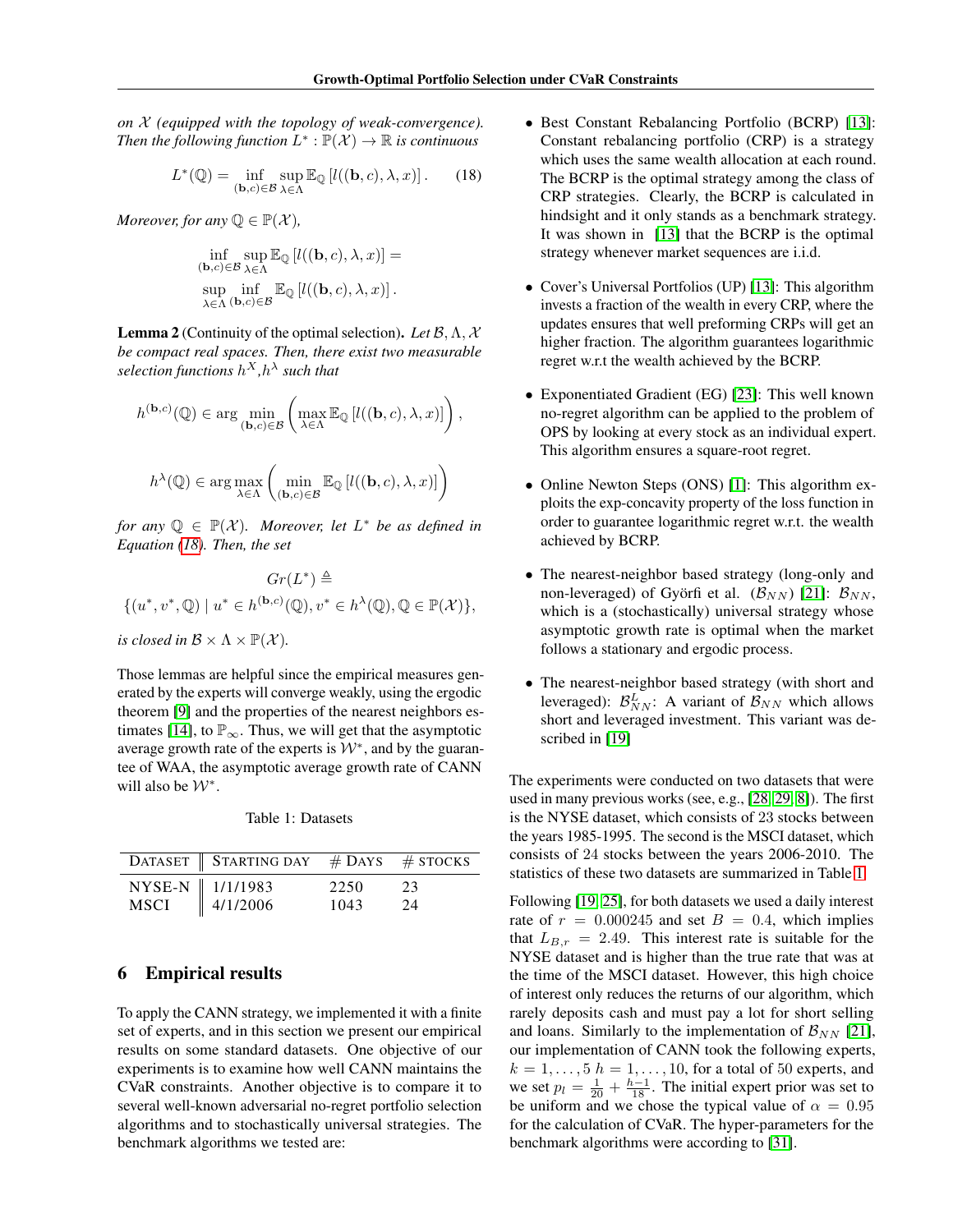<span id="page-6-0"></span>

|  |  |  | <b>Dataset BCRP</b> UP EG ONS $\mathcal{B}_{NN}$ $\mathcal{B}_{NN}^L$ <b>CANN</b> .05                                                                                                         |  |
|--|--|--|-----------------------------------------------------------------------------------------------------------------------------------------------------------------------------------------------|--|
|  |  |  | $\begin{array}{c cccccc} \text{NYSE} & 12.53 & 5.05 & 5.03 & 5.83 & 39.56 & 1054 \\ \text{MSCI} & 1.51 & 0.92 & 0.93 & 0.86 & 13.47 & 6.32 \text{E} + 05 & 6.06 \text{E} + 03 \\ \end{array}$ |  |
|  |  |  |                                                                                                                                                                                               |  |

Table 2: Wealth of CANN and benchmark algorithms.

Table 3: CVaR<sub>0.95</sub> of CANN with different values of  $\gamma$ .

<span id="page-6-1"></span>

|                                    | Dataset $\parallel \mathcal{B}_{NN}^L \parallel$ CANN <sub>.07</sub> CANN <sub>.06</sub> CANN <sub>.05</sub> CANN <sub>.04</sub> CANN <sub>.03</sub> CANN <sub>.02</sub> CANN <sub>.01</sub> |                  |          |         |                   |          |
|------------------------------------|----------------------------------------------------------------------------------------------------------------------------------------------------------------------------------------------|------------------|----------|---------|-------------------|----------|
|                                    |                                                                                                                                                                                              | $3.82\%$ $3.2\%$ |          | $2.9\%$ | $2.46\%$ $1.86\%$ | $1.24\%$ |
| NYSE 6.3% 4.9%<br>MSCI 7.76% 5.49% |                                                                                                                                                                                              | $5.15\%$         | $4.44\%$ | 3.81\%  | $2.98\%$ $2.27\%$ | $1.59\%$ |

Table [2](#page-6-0) presents the total wealth of all the algorithms, where CANN was applied with  $\gamma = 0.05$ , denoted by CANN<sub>.05</sub>. It is evident that the stochastically universal algorithms are superior to all the worst-case universal algorithms. It is also evident that allowing margin and short trading is beneficial in terms of final wealth. Another phenomenon we can observe is that the final wealth of the our risk-adjusted algorithm is less compare to the risk-oblivious algorithm  $\mathcal{B}_{NN}^L$ , this of-course should not be surprising.

We conducted another experiment where we applied CANN with different choices of  $\gamma$  in the range [0.01, 0.07]. The results are presented in Table [3,](#page-6-1) where the  $CVaR<sub>0.95</sub>$  is presented. it is evident that CANN indeed enjoys lower CVaR<sub>0.95</sub> rates compares to  $\mathcal{B}_{NN}^L$ . We can also observe that by lowering the choice of  $\gamma$  we can adjust the CVaR resulting in less risky strategies. In Figure [1,](#page-7-0) we present the mean-CVaR tradoff where the  $y$ -axis shows the average return and the x-axis shows the CVaR<sub>0.95</sub>. The concave shape suggests that by choosing an appropriate  $\gamma$ , one may achieve a better mean-CVaR trade-off.

In Figure [2](#page-7-1) we present the smoothed PDF of the returns of the daily returns of both  $\mathcal{B}_{NN}^L$  (red curve) and CANN (grenn curve) on the NYSE and the MSCI datasets. The left tails of these PDFs show that our algorithm effectively decreases the risk accompanied with the investment. Another interesting aspect of our strategy is its lower variance.

In Figure [3](#page-7-2) we plot the log-returns of the above instances on both datasets where it can be seen that the performance of our algorithm is consistent during different investment periods.

### 7 Concluding Remarks

In this paper we introduced the CVaR-adjusted nearestneighbor portfolio selection strategy, which is the first CVaRadjusted universal portfolio selection strategy when the underlying market process is stationary and ergodic. It should be noted that it is possible to revise our method to work with other modern measures of risk such as the *optimized cer-*

*tainty equivalent* [\[5\]](#page-8-24), *distortion risk measures* (mixture of CVaR) [\[16,](#page-8-25) [27\]](#page-9-14), and *law-invariant coherent risk measures* [\[27\]](#page-9-14), in a straight forward manner since all of the above can be calculated by solving a convex minimization problem as was done for CVaR.

Early works in modern finance assumed that markets are stochastic and very simple (e.g., the returns are normally distributed) [\[40,](#page-9-15) [38\]](#page-9-16). This modeling assumption was later found to be too simplistic [\[33\]](#page-9-4). At the other extreme, Cover initiated the study of adversarial portfolio selection whereby stock prices are controlled by an adversary. Neither extreme led to overly effective strategies. It appears that a more sophisticated stochastic modeling, as we pursue here, can lead to effective strategies. However, despite the empirical success of these methods, there are two caveats, the first one is that the obtained bounds are asymptotic and the second is the computational deficiency of the method. To overcome those barriers, additional, and possibly strong, assumptions on the market process will be required. Moreover, it is not entirely clear whether such goals can be pursued without harming the empirical success of the methods. In the future, we wish to pursue those goals while not over-committing to dubious assumptions.

Another interesting future direction is designing a metric which is suitable for the problem of potfolio selection. In our paper and in [\[21\]](#page-8-5) the euclidean metric was used. However, it was demonstrated in [\[30\]](#page-9-6) that the Euclidean metric may not be suitable for OPS since it ignores profitable phenomenas such as mean-reversion. A careful design of similarity measure might lead to significant improvement in terms of final wealth.

A final caveat would be that the OPS framework ignores several factors which are essential for real paper trading (e.g., transaction costs, implementation shortfall and market impact). Incorporating and considering those factors is a difficult task and still considered to be an open problem. We leave those issues for future work.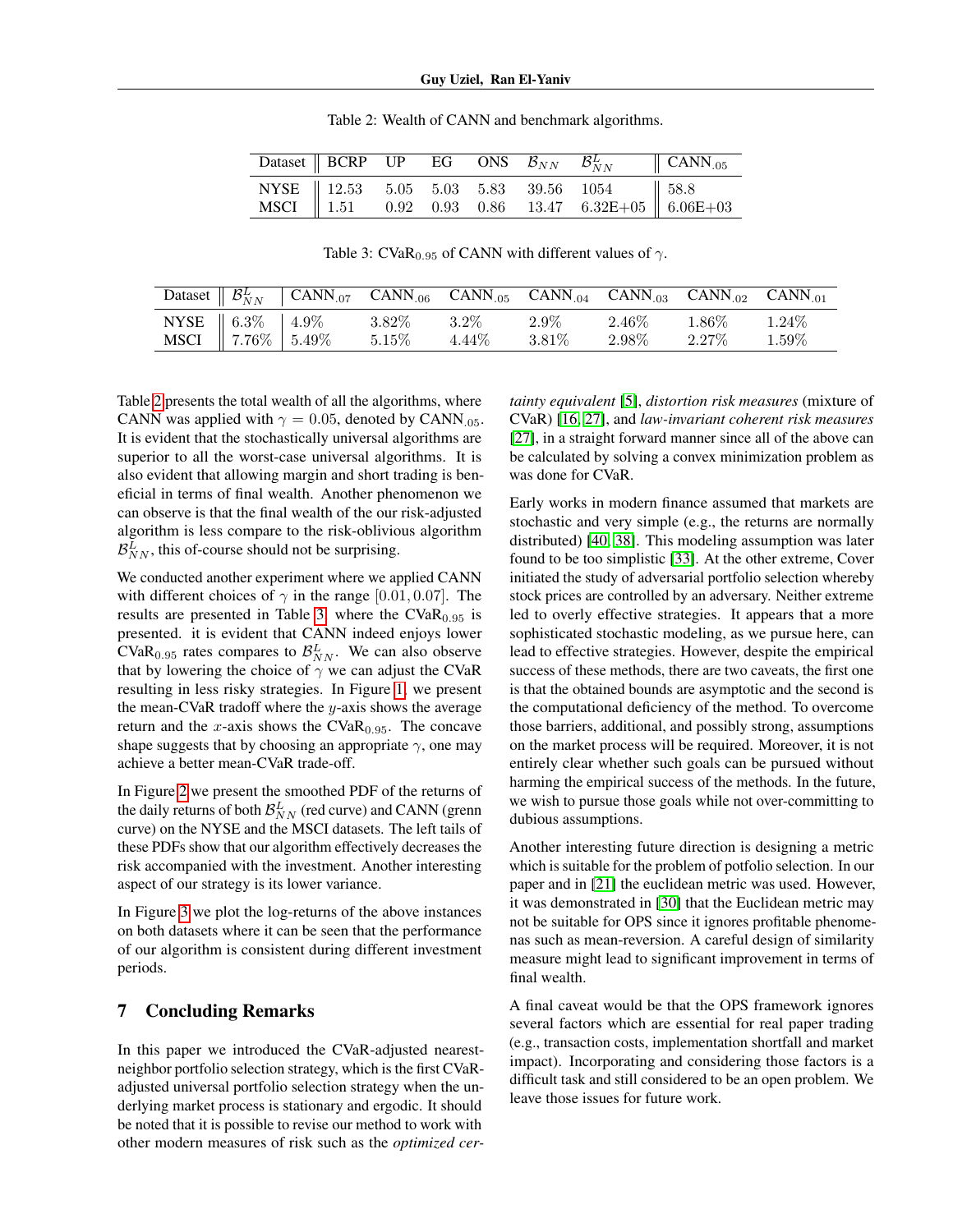<span id="page-7-0"></span>



<span id="page-7-1"></span>

Figure 2: The smoothed PDF

<span id="page-7-2"></span>

Figure 3: The log-returns of CANN applied with different choices of  $\gamma$ .

## Acknowledgments

The Israel Science Foundation (grant No. 1890/14)

We would like to thank the anonymous reviewers for providing helpful comments. This research was supported by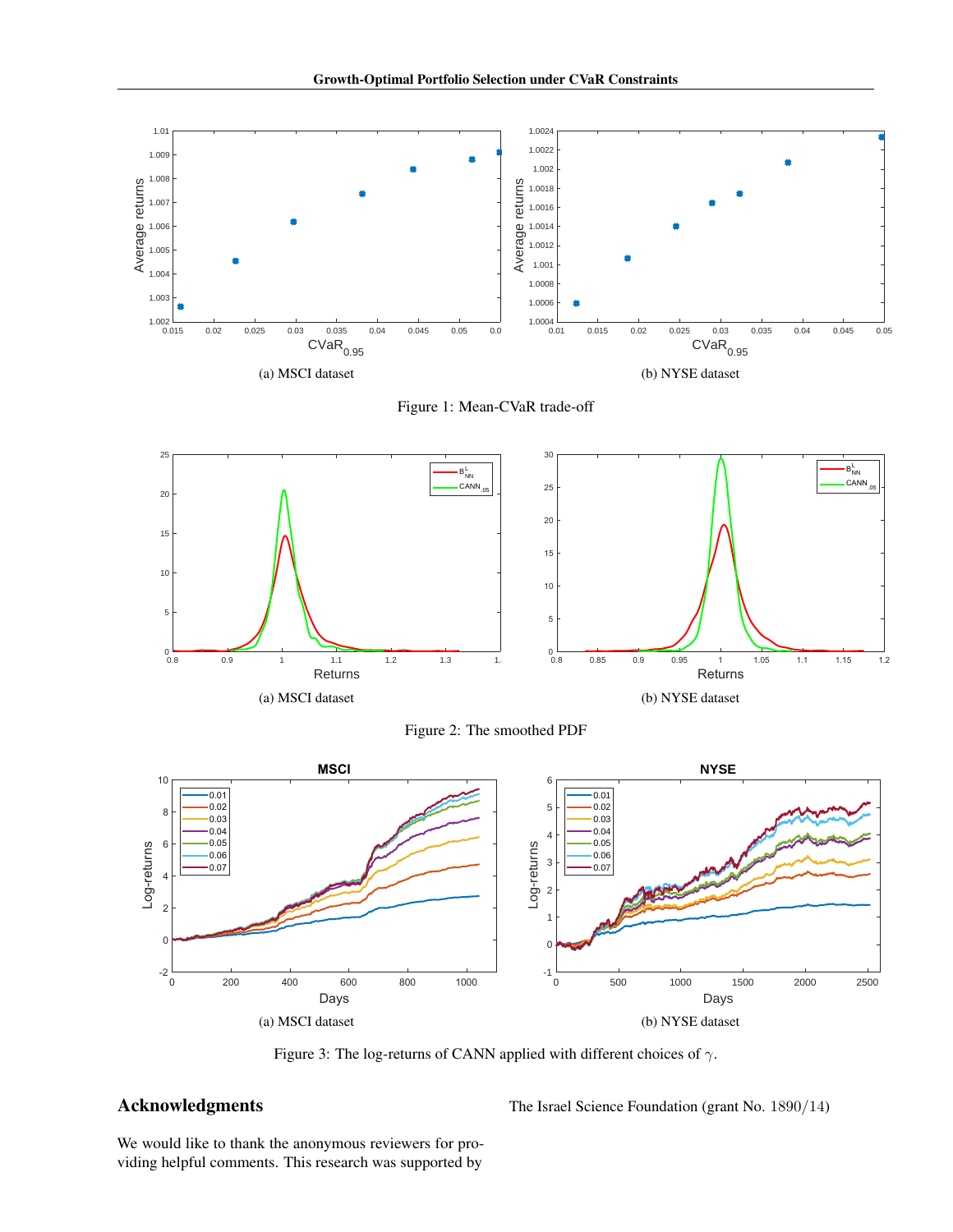### References

- <span id="page-8-11"></span>[1] A. Agarwal, E. Hazan, S. Kale, and R.E. Schapire. Algorithms for portfolio management based on the newton method. In *Proceedings of the 23rd International Conference on Machine Learning*, pages 9–16. ACM, 2006.
- <span id="page-8-18"></span>[2] P.H. Algoet. The strong law of large numbers for sequential decisions under uncertainty. *IEEE Transactions on Information Theory*, 40(3):609–633, 1994.
- <span id="page-8-4"></span>[3] P.H. Algoet and T.M. Cover. Asymptotic optimality and asymptotic equipartition properties of logoptimum investment. *The Annals of Probability*, pages 876–898, 1988.
- <span id="page-8-16"></span>[4] P. Artzner, F. Delbaen, J.M. Eber, and D. Heath. Coherent measures of risk. *Mathematical finance*, 9(3):203– 228, 1999.
- <span id="page-8-24"></span>[5] A. Ben-Tal and M. Teboulle. An old-new concept of convex risk measures: the optimized cerrtainty equivalent. *Mathematical Finance*, 17(3):449–476, 2007.
- <span id="page-8-12"></span>[6] Shalabh Bhatnagar, Doina Precup, David Silver, Richard S Sutton, Hamid R Maei, and Csaba Szepesvári. Convergent temporal-difference learning with arbitrary smooth function approximation. In *Advances in Neural Information Processing Systems*, pages 1204–1212, 2009.
- <span id="page-8-20"></span>[7] G. Biau and B. Patra. Sequential quantile prediction of time series. *IEEE Transactions on Information Theory*, 57(3):1664–1674, 2011.
- <span id="page-8-22"></span>[8] A. Borodin, R. El-Yaniv, and V. Gogan. Can we learn to beat the best stock? *Journal of Artificial Intelligence Research*, pages 579–594, 2004.
- <span id="page-8-21"></span>[9] L. Breiman. The individual ergodic theorem of information theory. *The Annals of Mathematical Statistics*, 28(3):809–811, 1957.
- <span id="page-8-17"></span>[10] Leo Breiman. Probability, volume 7 of classics in applied mathematics. *Society for Industrial and Applied Mathematics (SIAM), Philadelphia, PA*, 1992.
- <span id="page-8-13"></span>[11] Y. Chow and M. Ghavamzadeh. Algorithms for cvar optimization in mdps. In *Advances in neural information processing systems*, pages 3509–3517, 2014.
- <span id="page-8-14"></span>[12] Y. Chow, A. Tamar, S. Mannor, and M. Pavone. Risksensitive and robust decision-making: a cvar optimization approach. In *Advances in Neural Information Processing Systems*, pages 1522–1530, 2015.
- <span id="page-8-0"></span>[13] T.M. Cover. Universal portfolios. *Mathematical Finance*, 1(1):1–29, 1991.
- <span id="page-8-8"></span>[14] L. Devroye, L. Györfi, and G. Lugosi. *A probabilistic theory of pattern recognition*, volume 31. Springer Science & Business Media, 2013.
- <span id="page-8-1"></span>[15] E. Even-Dar, M. Kearns, and J. Wortman. Risksensitive online learning. In *Algorithmic Learning Theory*, pages 199–213. Springer, 2006.
- <span id="page-8-25"></span>[16] H. Föllmer and A. Schied. Convex measures of risk and trading constraints. *Finance and stochastics*, 6(4):429–447, 2002.
- <span id="page-8-9"></span>[17] L. Györfi, G. Lugosi, and G. Morvai. A simple randomized algorithm for sequential prediction of ergodic time series. *IEEE Transactions on Information Theory*, 45(7):2642–2650, 1999.
- <span id="page-8-7"></span>[18] L. Györfi, G. Lugosi, and F. Udina. Nonparametric kernel-based sequential investment strategies. *Mathematical Finance*, 16(2):337–357, 2006.
- <span id="page-8-15"></span>[19] L. Györfi, G. Ottucsák, and H. Walk. *Machine Learning for Financial Engineering*, volume 8. World Scientific, 2012.
- <span id="page-8-6"></span>[20] L. Györfi and D. Schäfer. Nonparametric prediction. *Advances in Learning Theory: Methods, Models and Applications*, 339:354, 2003.
- <span id="page-8-5"></span>[21] L. Györfi, F. Udina, and H. Walk. Nonparametric nearest neighbor based empirical portfolio selection strategies. *Statistics & Decisions, International Mathematical Journal for Stochastic Methods and Models*, 26(2):145–157, 2008.
- <span id="page-8-2"></span>[22] W. Haskell, H. Xu, Q. Chao, and Y. Zhiyue. Online risk-aware optimization. 2016.
- <span id="page-8-10"></span>[23] D.P. Helmbold, R.E. Schapire, Y. Singer, and M.K. Warmuth. On-line portfolio selection using multiplicative updates. *Mathematical Finance*, 8(4):325–347, 1998.
- <span id="page-8-3"></span>[24] R. Jenatton, J. Huang, and C. Archambeau. Adaptive algorithms for online convex optimization with long-term constraints. In *International Conference on Machine Learning*, pages 402–411, 2016.
- <span id="page-8-23"></span>[25] N. Johnson and A. Banerjee. Structured hedging for resource allocations with leverage. In *Proceedings of the 21th ACM SIGKDD International Conference on Knowledge Discovery and Data Mining*, pages 477– 486. ACM, 2015.
- <span id="page-8-19"></span>[26] Y. Kalnishkan and M. Vyugin. The weak aggregating algorithm and weak mixability. In *International Conference on Computational Learning Theory*, pages 188–203. Springer, 2005.